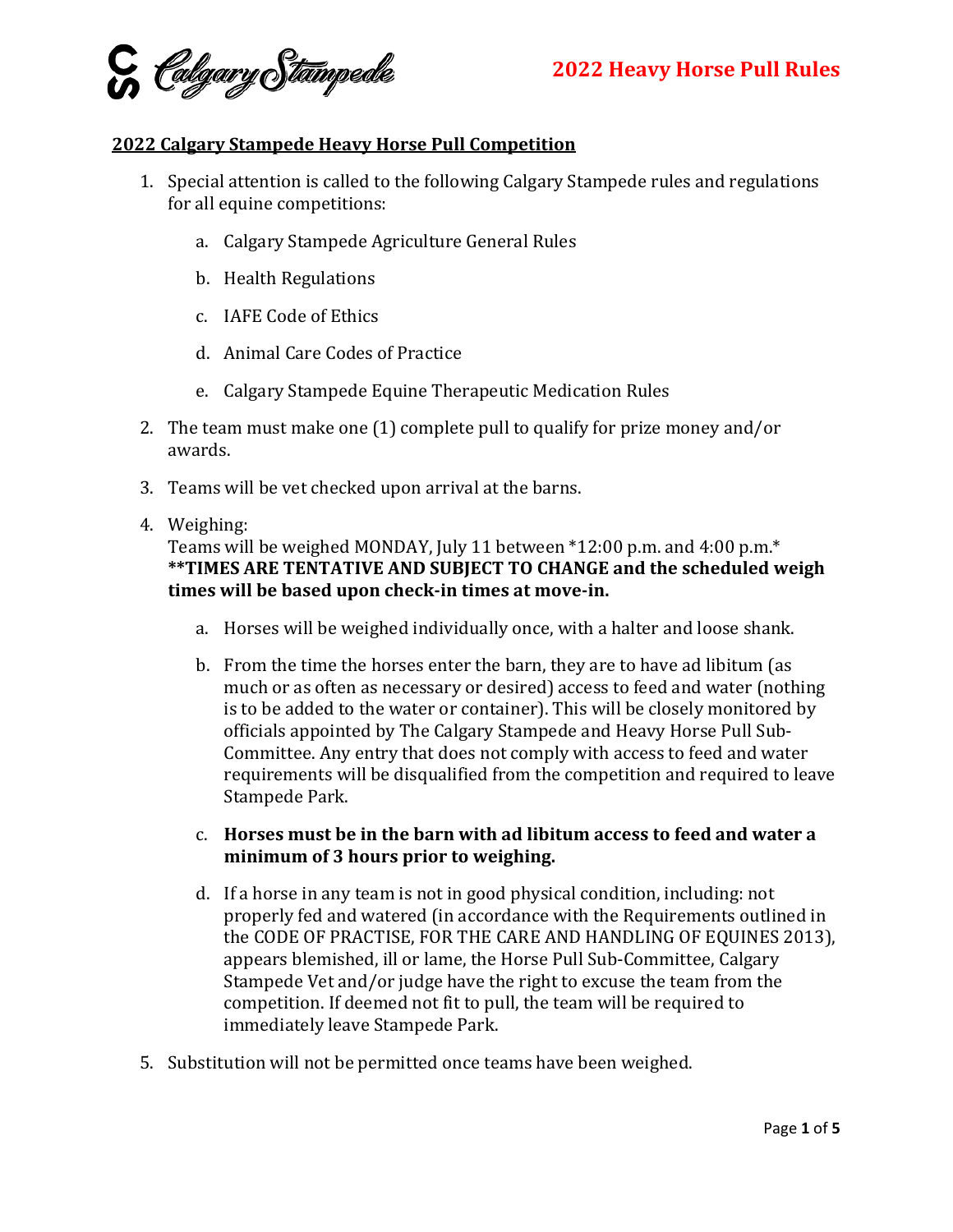C *Colgary* Stampede

- 6. Teams will be divided by weight into three divisions:
	- a. Light weight division;
	- b. Middle weight division;
	- c. Heavy weight division
		- i. **Please note: the weight break is subject to change at the discretion of the Heavy Horse Pull Sub-Committee to accommodate equal entries in each weight division.**
- 7. Starting weight for all teams is as follows (weight of sled included):
	- a. Light weight division 4500 lbs. /or at the discretion of the Heavy Horse Pull Sub-Committee;
	- b. Middle weight division 5000 lbs. /or at the discretion of the Heavy Horse Pull Sub-Committee;
	- c. Heavy weight division 6000 lbs. /or at the discretion of the Heavy Horse Pull Sub-Committee;
	- d. Each additional weight will be 500 lbs. or 1000 lbs. at the discretion of the Ringmaster.
	- e. Competition to be decided by straight pull-out in each division.
- 8. The Heavy Horse Pull Sub-Committee will determine the order of go via a draw of names to occur at the teamster meeting.
- 9. Only demonstration pulls organized by the Heavy Horse Pull Sub-Committee are permitted.
- 10. Teams must be under control at all times. Any team deemed to be out of control by the judge may be excused from the show arena and their last qualified pull will stand as their final result.
- 11. All teamsters are responsible to ensure their equipment is properly fitted and in good working order. The Heavy Horse Pull Sub-Committee reserves the right to inspect equipment prior to competition.
- 12. Any abuse of horses by teamster or helpers before, during or after the show shall immediately disqualify the teamster and any awards and/or prize money won shall be forfeited. Abuse such as, and not limited to, slapping, slashing or swinging the lines at the horses will not be tolerated.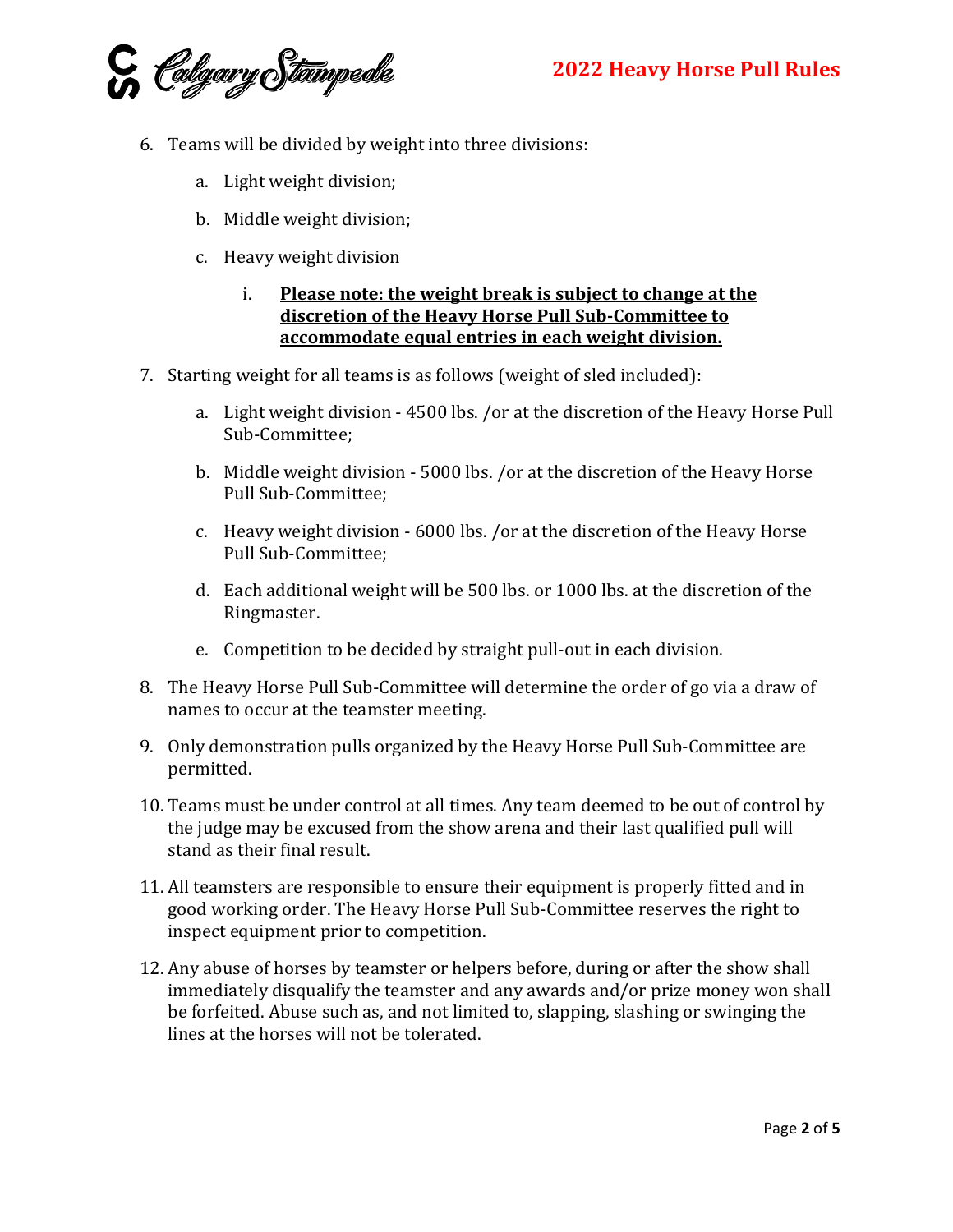C Calgary Stampede

- 13. The Heavy Horse Pull Sub-Committee reserves the right to conduct blood and/or urine tests to determine the presence or absence of performance enhancing substances on each horse in the pulling team. A positive test on any horse will result in the Teamster forfeiting any awards and/or prize money won in each event in which he/she is entered, and further, the Teamster may be banned from future horse pull competitions at the Calgary Exhibition and Stampede for a period of time at the discretion of Calgary Stampede Management. Please note the Calgary Stampede Equine Therapeutic Medication Rules.
- 14. The teamster that will drive each team registered must be identified at the weigh-in and no substitutions are allowed without a signed doctor's note or at the discretion of the Heavy Horse Pull Sub-Committee.
- 15. Exhibitors, hookers and helpers must be properly attired in western wear, including a sleeved shirt with collar, appropriate footwear and a cowboy hat. Horses must also be properly presented. The Heavy Horse Pull Sub-Committee may, at its discretion, bar any entry or person from entering the show arena if not suitably presented to appear before an audience.
- 16. Warm-up arena only people required for team handling and exercising are allowed in the warm-up arena.
- 17. Only authorized people are allowed in the show arena during competition. Interviews conducted in the show arena will be at the Heavy Horse Pull Sub-Committee's discretion.
- 18. There will be no unauthorized signage allowed on the teams in the warm-up or show arena.
- 19. Teamsters and hookers may be subject to a breathalyzer test prior to each pull. Any person testing over the legal limit will be disqualified along with their team(s). The decision of the Heavy Horse Pull Sub-Committee will be final with no appeal and all entry fees, any awards and/or prize money won will be forfeited.
- 20. Teamsters are allowed to use neck yokes or offset eveners.
- 21. Only the teamster and two (2) helpers are allowed in the show arena with each team. All teamsters and helpers shall stay clear of the pulling lanes and concrete blocks when the other teams are pulling.
- 22. No foreign objects are to be brought into the show arena for competitions (example: chairs, coolers, blankets, ropes, etc.).
- 23. No header is allowed except during a harness break. Helpers are not allowed to talk to the horses. Failure to comply with this rule will result in disqualification.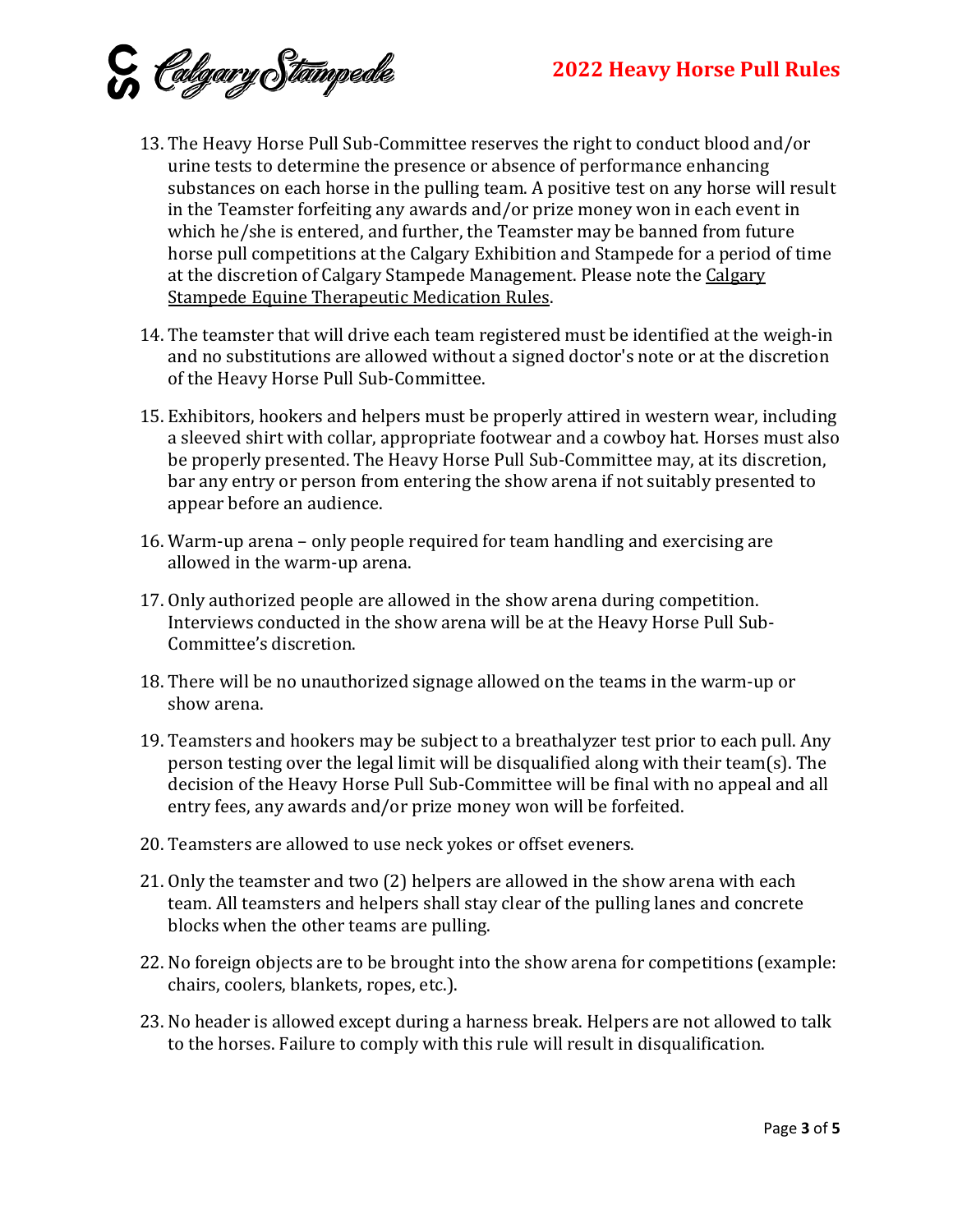

- 24. Once a team has entered the show arena, no change in harness will be allowed unless due to breakage; this does not include adjustments.
- 25. The teamster or hooker may, but is not required to, ride the sled during the pull.
- 26. A teamster will be allowed three (3) minutes from the time he/she is called or signaled to hook up to the sled or be eliminated.
- 27. If a team refuses to pull, a teamster will be allowed three (3) minutes rest and one (1) minute to try the load again. If the team refuses again, the team is disqualified, and the distance pulled to that point is recorded. The timekeeper is to track the time.
- 28. The pull is to be made hitched to the sled over a distance of fourteen (14) feet.
	- a. Sidelines are sixteen (16) feet apart;
	- b. A marker will be placed on each sideline twenty-five (25) feet from the end of each sideline. If any part of the sled reaches this marker, the pull will change direction;
	- c. There will be two (2) tries to pull the load fourteen (14) feet;
	- d. Each time the sled is intentionally moved is counted as a try;
	- e. If the judge should call an infraction where the pin is to be reset and the teamster is required to re-hook to the load, the load the infraction is called on will be counted as one of the two  $(2)$  attempts;
	- f. An extra pin will be set behind the sled each time it is moved;
	- g. The team must not be intentionally unhooked during these tries. If a team becomes accidentally unhooked, the Teamster must back up to the sled and re-hook, staying within the sidelines.
- 29. While hooked to the sled, the team must stay within the sidelines. Once during the competition, if a horse steps on/over the line while hooked on the initial try, it will be counted as a try but disallowed as a good pull. The pin will be reset and the team will be allowed one try to achieve a full pull, if the team does not achieve a full pull, they will be credited with the last completed pull. If the team steps on or over the lines, it will be disqualified and credited with the last completed pull. If the teamster feels the sled is too close to a line, he/she may ask the judge to waive the line closest to the sled. If the judge agrees the line will be waived.
- 30. Once the team starts the load, the teamster must stay behind the eveners except during a harness break or during the three (3) minute rest period allowed after a refusal. At these times, the teamster may move to the head of his/her team. Hookers